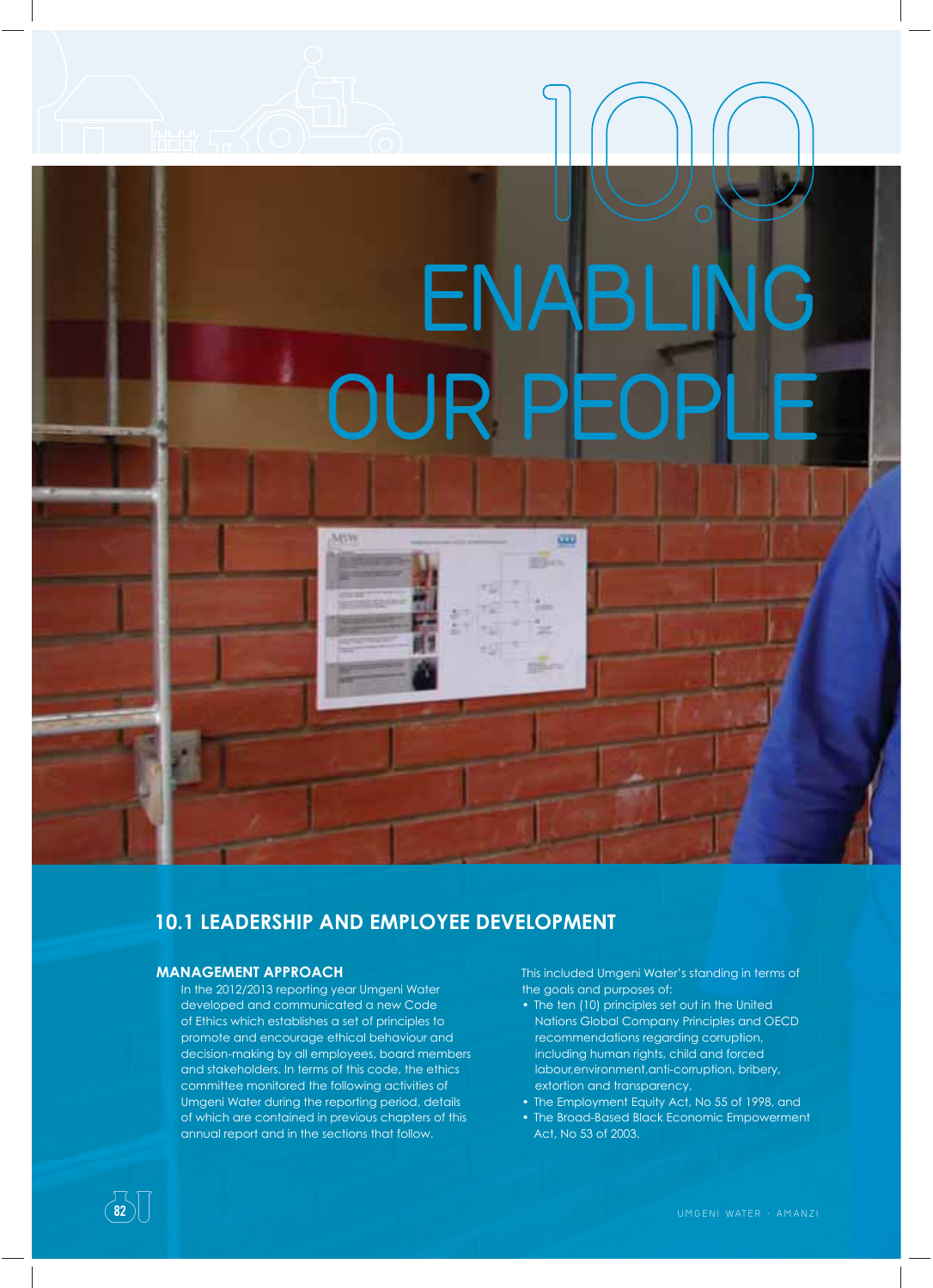

### **Good corporate citizenship**

- Promotion of equality, prevention of unfair discrimination, and measures to address corruption,
- Corporate social contribution to development of the communities in which Umgeni Water's activities are predominantly conducted or within which its products or services are predominantly marketed, and
- Just record of sponsorship, donations and charitable giving.

## **The environment, health and public safety**

• This included the impact of Umgeni Water's activities and of its products or services.

### **Consumer relationships**

• Consumer relationships, including Umgeni Water's policies and record relating to advertising, public relations and compliance with consumer protection laws.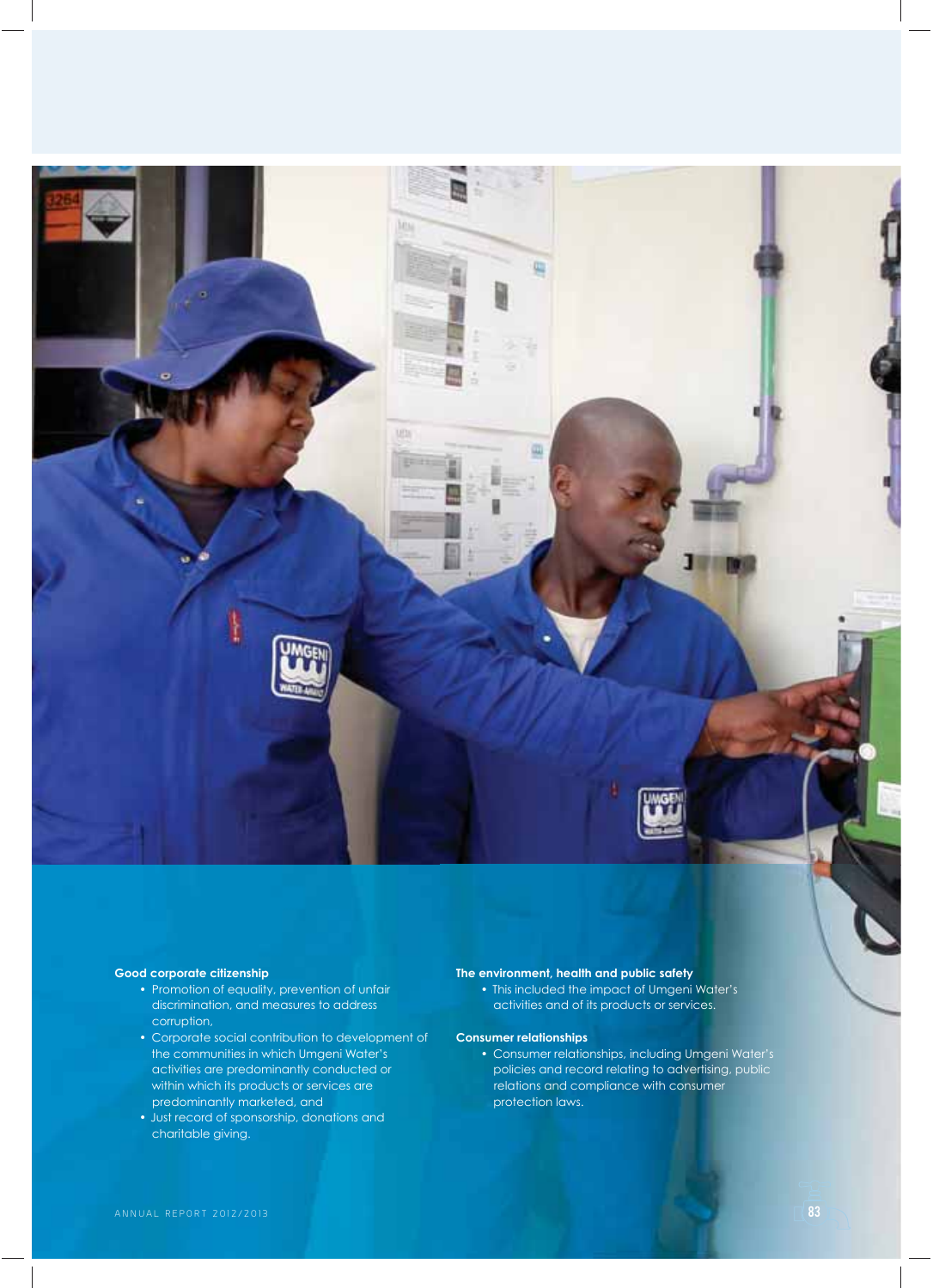### **Labour and employment matters.**

• Human capital and workforce matters: recruitment and selection, succession and coaching, health and safety, HIV awareness, wellness programmes, training and development.

### **Labour practices and decent work**

Umgeni Water recognises the importance of its employees in the delivery of its strategic goals and objectives. The organisation has embraced the principle that its organisational goals and human resources needs are mutual, compatible and strongly inter-dependent. Umgeni Water's Human Resources policies encourage a focused, skilled workforce and good employee relations, thus creating a healthy working environment.

### **EMPLOYMENT**

Umgeni Water seeks to maintain a workforce that will enable it to deliver auality services to all its stakeholders. In the year under review a Five-Year Workforce Plan, aligned to the strategic objectives of the organisation, was implemented to ensure current and future workforce needs are met. As part of the Workforce Plan implementation process a Succession, Mentoring and Coaching Action Plan was approved. The purpose of the Succession, Mentoring and Coaching Plan is to create a pool of competences aimed at meeting Umgeni Water's future skills' demand by:

- Targeting positions in all divisions from the Executive, Senior Management, Professionals and Technical levels that are critical for the organisation's success and retention of institutional memory with proven potential and preparing individuals to assume higher levels of responsibility in key and strategic positions that may become vacant due to planned or unexpected absence,
- Identifying and agreeing Scarce, Core and Critical positions with relevant Line Managers,
- Developing a profile of all potential retirees employees between 60 – 65 years of age - that are holding scarce and critical position as identified per Five-Year Workforce Plan,
- Determining and documenting the required job competencies from the job profiles of identified key positions using competency mapping and workforce plan in assisting Line Managers to compile Job Profiles,
- Developing a skills database comprising all employees who have completed developmental programmes through Assisted Education and others to be used when identifying successors, and
- Developing a skills database for Learners, Apprenticeships and Trainees that have completed and/or are currently on training, to be considered when filling Scarce, Core or Critical vacancies and vacancies due to retirees.

**Table 10.1** 2012/2013 workforce by employment type/category, and race and gender is shown for the permanent establishment for **(a)** parent company and **(b)** wholly-owned subsidiary.

| <b>Employment Type/</b>                                                                                                                 | <b>Total</b> | Male           |                |                |                | Female         |                |             |          |
|-----------------------------------------------------------------------------------------------------------------------------------------|--------------|----------------|----------------|----------------|----------------|----------------|----------------|-------------|----------|
| Category                                                                                                                                |              | Indian         | <b>African</b> | Coloured       | White          | Indian         | <b>African</b> | Coloured    | White    |
| Top Management                                                                                                                          | 5            | $\Omega$       | $\mathbf{2}$   | $\mathbf 0$    |                | $\mathbf{0}$   |                | 0           |          |
| Senior Management                                                                                                                       | 27           | 8              | $\overline{7}$ | $\overline{2}$ | 3              | 3              | 3              | $\mathbf 0$ |          |
| Professionally<br>qualified and<br>experienced<br>specialists and mid-<br>management                                                    | 202          | 34             | 57             | 5              | 28             | 19             | 49             | 4           | 6        |
| <b>Skilled Technical</b><br>and academically<br>qualified workers,<br>junior management,<br>supervisors, foremen<br>and superintendents | 370          | 43             | 163            | $\overline{7}$ | 17             | 25             | 104            | 6           | 5        |
| Semi-skilled and<br>discretionary<br>decision-making                                                                                    | 177          | $\overline{2}$ | 164            |                | $\overline{0}$ | $\overline{4}$ | 6              | $\Omega$    | $\Omega$ |
| Unskilled and<br>defined decision-<br>making                                                                                            | 31           | $\Omega$       | 25             | $\overline{0}$ | $\overline{O}$ | $\mathbf 0$    | 6              | $\mathbf 0$ | $\circ$  |
| <b>Total</b>                                                                                                                            | 812          | 87             | 418            | 15             | 49             | 51             | 169            | 10          | 13       |

### **(a)** Umgeni Water (permanent establishment)

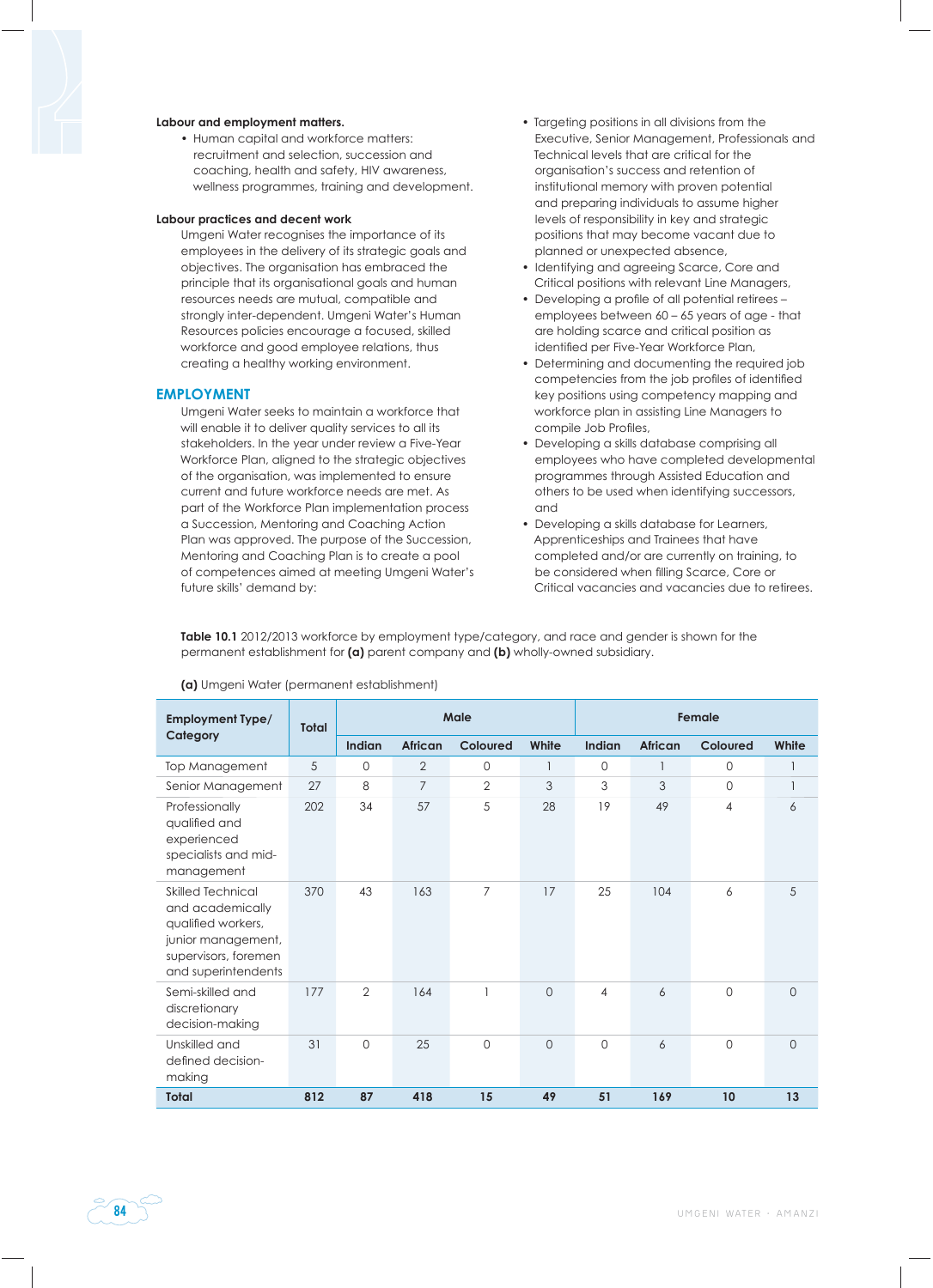### **(b)** Msinsi Holdings (Pty) Ltd (permanent establishment)

| <b>Employment Type/</b><br>Category                                                                                                     | <b>Total</b>   | Male          |                |                 |                | Female         |                |                 |                |
|-----------------------------------------------------------------------------------------------------------------------------------------|----------------|---------------|----------------|-----------------|----------------|----------------|----------------|-----------------|----------------|
|                                                                                                                                         |                | <b>Indian</b> | <b>African</b> | <b>Coloured</b> | White          | <b>Indian</b>  | African        | <b>Coloured</b> | White          |
| Senior Management                                                                                                                       | 2              |               |                | $\mathbf{0}$    | $\overline{0}$ | 0              | 0              | 0               | $\circ$        |
| Professionally<br>qualified and<br>experienced<br>specialists and mid-<br>management                                                    | $\overline{7}$ | $\mathbf 0$   |                | 1               |                | 1              | 3              | $\Omega$        | $\mathbf{0}$   |
| <b>Skilled Technical</b><br>and academically<br>qualified workers,<br>junior management,<br>supervisors, foremen<br>and superintendents | 11             | $\Omega$      | 5              | $\Omega$        | $\overline{0}$ | 6              | $\overline{0}$ | $\Omega$        | $\overline{0}$ |
| Semi-skilled and<br>discretionary<br>decision-making                                                                                    | 33             | $\Omega$      | 33             | $\Omega$        | $\Omega$       | $\Omega$       | $\Omega$       | $\Omega$        | $\Omega$       |
| Unskilled and defined<br>decision-making                                                                                                | 20             | $\Omega$      | 9              | $\Omega$        | $\overline{0}$ | 0              | 11             | $\Omega$        | $\overline{0}$ |
| <b>Total</b>                                                                                                                            | 73             | 1             | 49             | 1               | $\mathbf{1}$   | $\overline{7}$ | 14             | $\mathbf 0$     | $\mathbf{0}$   |

Umgeni Water created 38 new establishment posts in 2012/2013.

**Figure 10.1:** Employment (Group) in 2012/2013 – showing **(a)** category, **(b)** race and **(c)** gender









Top Management | Senior Management

Professionally qualified & experienced specialists & mid-management

Skilled Technical & academically qualified workers, junior management, supervisors, foremen & superintendents

Semi-skilled and discretionary decision-making  $\blacksquare$  Unskilled and defined decision-making



**(b) Employment (Group) status by race**

**Table 10.2** Summary of staff numbers as at 30 June 2013

| <b>Staff Numbers</b>        | Total |
|-----------------------------|-------|
| Parent permanent            | 812   |
| Msinsi permanent            | 73    |
| <b>Group permanent</b>      | 885   |
| Group fixed term contracts: | 91    |
| <b>Group Total</b>          | 976   |

All Umgeni Water's employees are based in KwaZulu-Natal. All full time and fixed term contract employees are provided with the following benefits: provident fund or retirement fund, housing allowance and medical aid. All female employees are entitled to maternity leave, of which seventeen (17) took maternity leave in the reporting year and returned to work after their leave.

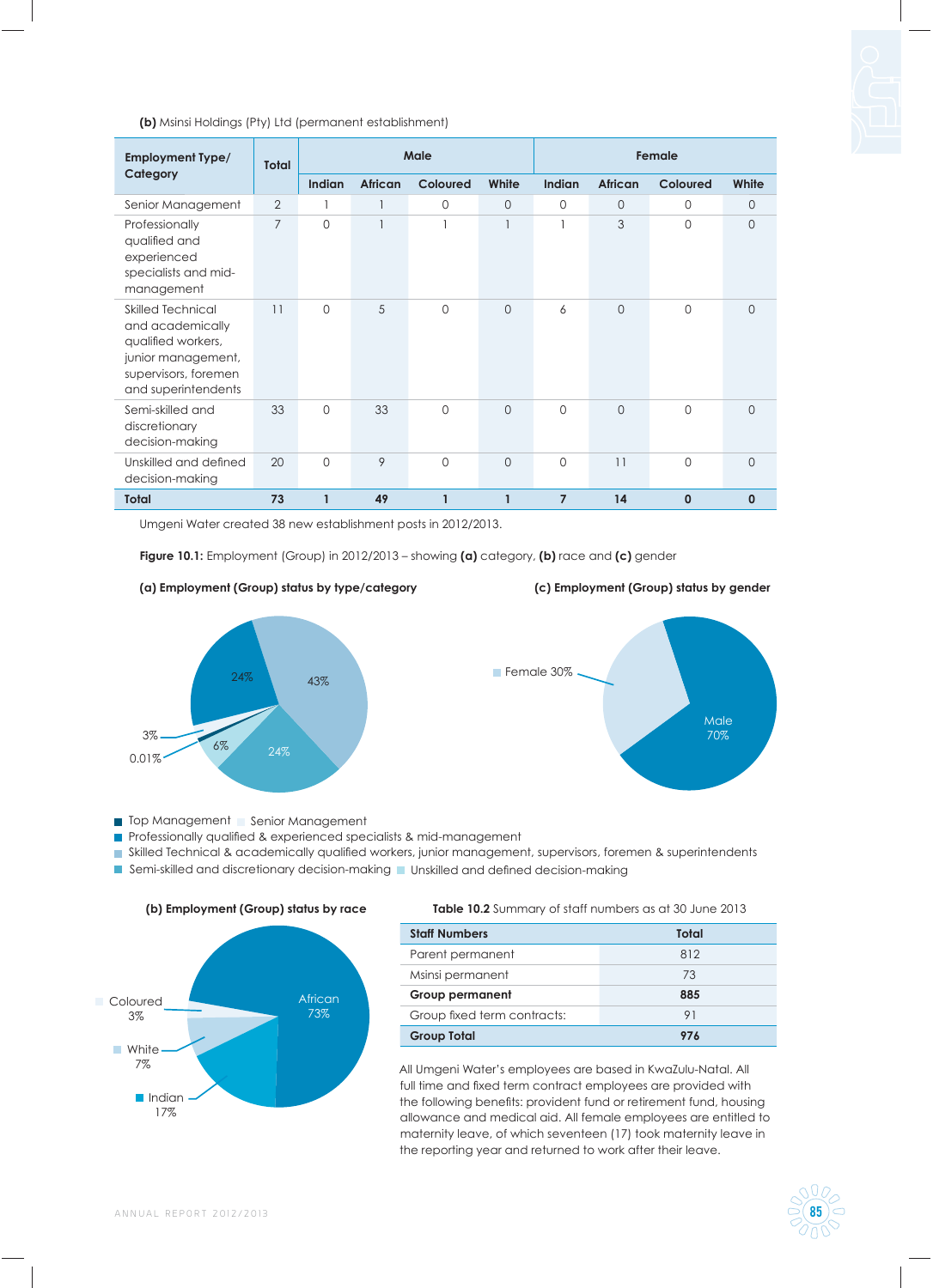### **Recruitment and turnover (Parent)**

In 2012/2013 there were one hundred and seventy two (172) new recruits, comprising:

- One hundred and four (104) permanent employees, and
- Sixty-eight (68) contract employees.

75% of the new engagements were in the age range of 20-40 years. The turnaround time for filling of vacant posts was 93 working days and higher than the targeted ≤45 working days. Going forward systems will be streamlined to improve the turnaround time of filling vacancies.

In 2012/2013 the turnover was fifty-four (54), comprising:

- Twelve (12) resignations,
- Twenty-six (26) employment contract completions,
- Six (6) natural deaths,
- Four (4) normal retirees,
- Two (2) dismissals, and
- Four (4) medical boarding (disabilities).

The turnover percentage is 5.04% and is less than the industry benchmark of 10.3%.

**Figure 10.2:** Recruitment and Turnover in 2012/2013 – showing **(a)** age, **(b)** race and **(c)** gender



### **(a) Turnover and Recruitment Age Profi les**





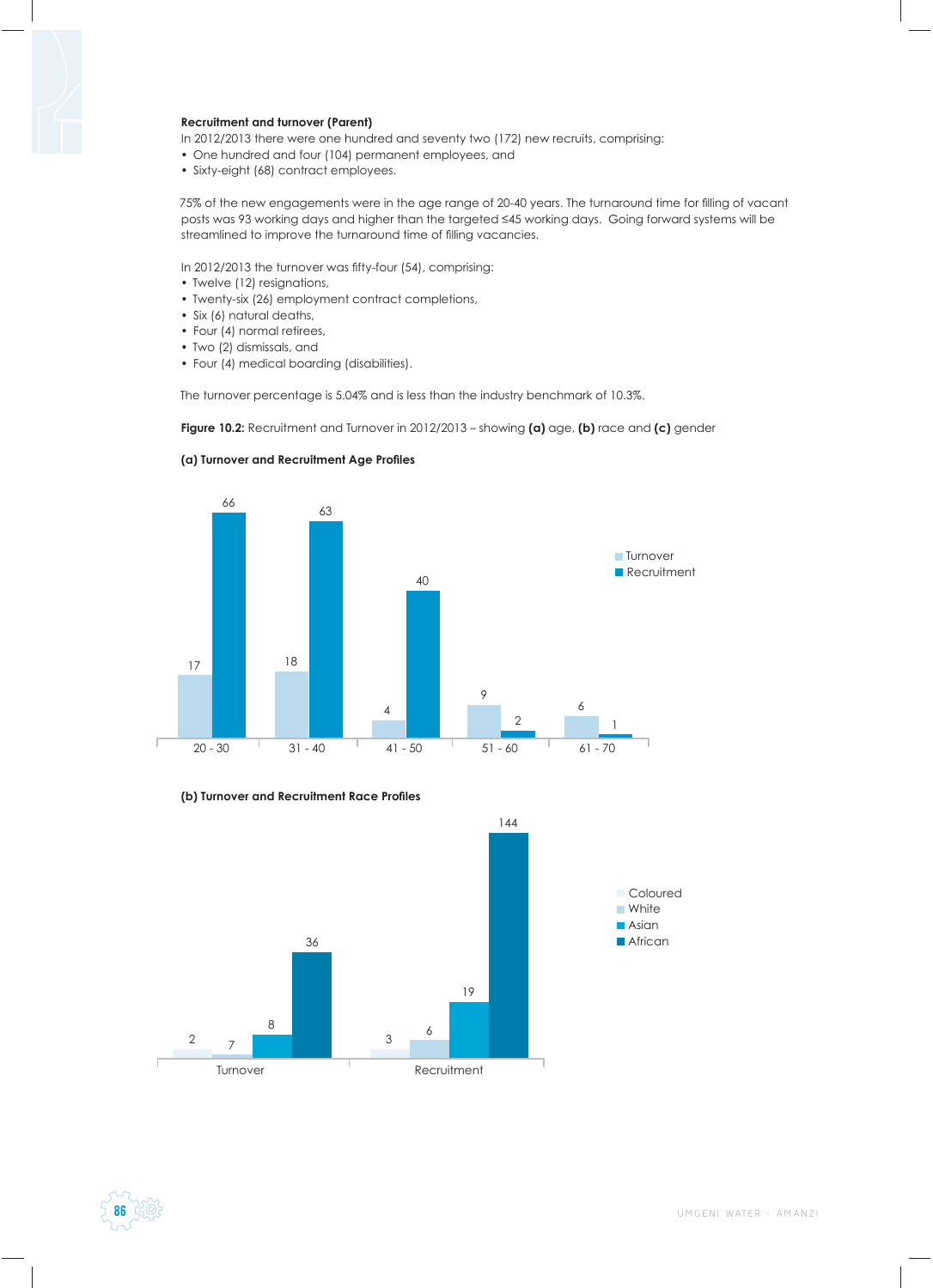# **(c) Turnover and Recruitment Gender Profi les**



# **Labour/Management Relations**

Umgeni Water has aligned all its policies to ensure these are, at minimum, compliant with all relevant legislation, such that the rights and well-being of its employees can be safe-guarded and protected.

Umgeni Water has a Collective Agreement with its union, NEHAWU, and sixty one per cent (61%) of the total workforce are members of the union of which fifty-six per cent (56%) are within the collective bargaining unit. Umgeni Water and the union met at least quarterly in 2012/2013, excluding special meetings that were needed. Notwithstanding a collective agreement, Umgeni Water is committed to information sharing and giving reasonable notification to organised labour regarding any significant operational changes that may affect employees directly or indirectly. During the year, management actively engaged labour regarding concerns raised and sought to achieve resolution of issues without any stand-offs or disputes being formally submitted to external dispute resolution agencies.

# **OCCUPATIONAL HEALTH AND SAFETY (PARENT)**

Umgeni Water maintained its joint managementworker health and safety committees throughout its operations in order to strengthen its health and safety programmes. Membership of its committees includes union shop stewards. The committees meet on a monthly basis and discuss pertinent occupational health and safety issues, report any incidents and deviations and identify actions for further investigation, as may be needed. The organisation collects, analyses and assesses key statistics relating to occupational diseases, rates of injuries, lost days and absenteeism, amongst others. **Figure 10.3** shows the disabling injury frequency rate trend.

# **Figure 10.3 Disabling Injury Frequency Rate (DIFR)**



Umgeni Water's health and safety representatives have significant knowledge and expertise and are actively involved in health and safety in the workplace. To strengthen the functioning of this committee, democratic elections have been held to re-elect the chairpersons. This practice is aligned with legislative requirements. The occupational health programmes, which are aligned to the Occupational Health and Safety Act and standards, assist employees in the following areas:

- Provision of health education,
- Provision of guidance and counselling,
- Management of employee assistance programme,
- Primary health care including minor ailments treatment and referrals where necessary,
- Workplace observation and intervention if circumstances become hazardous to health, and
- Medical Surveillance Programmes are conducted annually to screen employees exposed to hazardous environments and ultimately ensuring a safe workforce.

# **SKILLS DEVELOPMENT (PARENT)**

Skills development remains essential at Umgeni Water to enable employees to excel in their individual and organisational roles and functions and deliver on the organisation's strategy. Umgeni Water annually compiles and submits a Workplace Skills Plan to EWSETA, which identifies the skills needs of the organisation. Skills training and development is effectively being achieved through the following avenues, amongst others:

- Training and development,
- Learnership and apprenticeship,
- Bursary programme,
- Graduate trainee programme and Internships, and
- Assisted education.

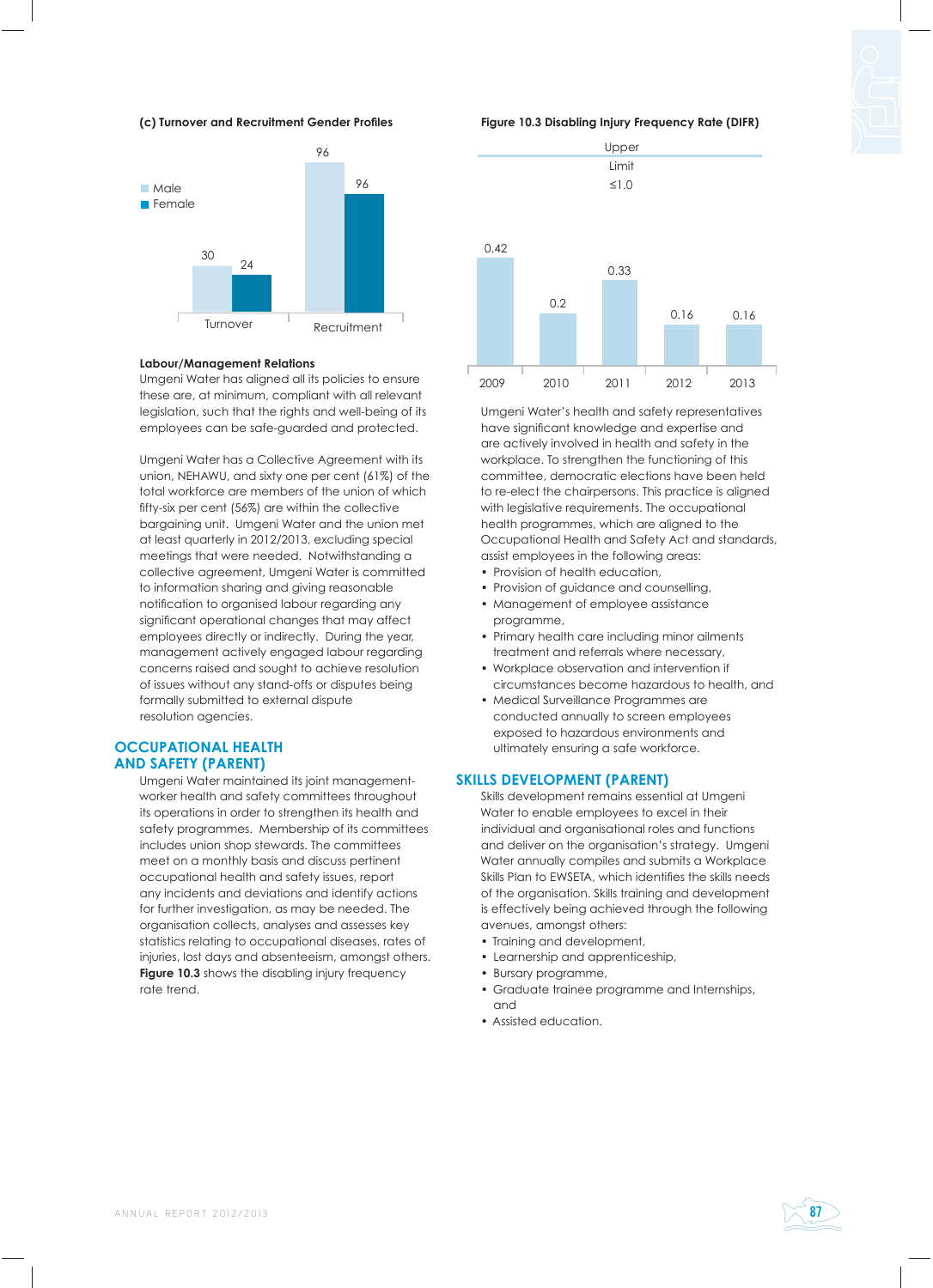### **Training and Development**

**Table 10.2** shows the average hours of training per employee, by gender and by employee category.

- All categories of employees were exposed to training,
- Relative to the 30:70 proportion of female to male employees, female employees received more training than male employees, and
- In 2012/2013, 13 776 hours were spent in training and development for 644 employees yielding an average of 21.4 hours per employee trained.

**Table 10.2** Training Hours by occupational level, gender and per employee in 2012/2013.

| <b>Occupational Levels</b>                                                                                                 | <b>Employees</b><br><b>Trained</b> | <b>Total</b><br>Female | <b>Total Male</b> | <b>Total</b><br>Hours per<br>category | Average<br>hours per<br><b>Employee</b> |
|----------------------------------------------------------------------------------------------------------------------------|------------------------------------|------------------------|-------------------|---------------------------------------|-----------------------------------------|
| Top Management                                                                                                             | 5                                  |                        | 4                 | 128                                   | 25.6                                    |
| Senior Management                                                                                                          | 15                                 | 5                      | 10 <sup>°</sup>   | 240                                   | 16                                      |
| Professionally qualified and<br>experienced specialists and mid-<br>management                                             | 43                                 | 20                     | 23                | 1 0 3 2                               | 24                                      |
| Skilled Technical and academically<br>qualified workers, junior<br>management, supervisors, foremen<br>and superintendents | 430                                | 172                    | 258               | 10 3 20                               | 24                                      |
| Semi-skilled and discretionary<br>decision-making                                                                          | 106                                | 50                     | 56                | 1696                                  | 16                                      |
| Unskilled and defined decision-<br>making                                                                                  | 12                                 | $\overline{2}$         | 10 <sup>°</sup>   | 96                                    | 8                                       |
| Non-Permanent.                                                                                                             | 33                                 | 8                      | 25                | 264                                   | 8                                       |
| <b>Totals</b>                                                                                                              | 644                                | 258                    | 386               | 13776                                 | 21.4                                    |

### **Learnerships and Apprenticeships**

In 2012/2013 forty-seven (47) learners were in training, all of which have completed their level 4 (final level) of the programme. Electrical engineering and Instruments learners have completed and passed their trade tests and are employed as Artisan Trainees. The Mechanical Engineering learners are to complete their trade tests at the end of July 2013 after which they will be absorbed as Artisan Trainees.

### **Bursary and Graduate Programme**

Umgeni Water has offered bursaries to thirteen (13) students for tertiary enrolment in the fields of Civil Engineering, Mechanical Engineering and in Finance. During the year, four (4) students completed their studies in Civil Engineering on schedule and are currently absorbed as Graduate Engineers.

### **Assisted Education**

Fifty (50) employees are on the Umgeni Water assisted education programme of which 45% are enrolled in programmes that are directly targeting critical and scarce skills for the organisation.

### **Graduates and In-service Trainees**

Umgeni Water provided development opportunities to a total of twenty (20) graduates and in-service trainees in the year:

- Seven (7) graduates are enrolled in engineering, science and other required professional fields in the organisation. Umgeni Water's graduate trainee programme is a two-year mentorship programme aligned to guidelines provided by professional registration bodies, such as, South African Council for Natural Scientific Professions in the case of scientists,
- Thirteen (13) students from the Institute of Higher Learning were recruited into the Work Integrated Learning Programme, which is a one-year mentorship programme that provides continuous integrated theoretical and practical learning experience. The students are exposed to learning in Laboratory/Analytical methods and Process Control. Students trained by Umgeni Water are generally successful in gaining employment within Umgeni Water or elsewhere in the sector after completing their development programmes, and
- In partnership with National Treasury, Umgeni Water continued to implement the graduate development programme of engineers, technologists, process controllers and technicians with specific emphasis on meeting the skills shortages in the municipalities in KwaZulu-Natal and OR Tambo District Municipality in Eastern Cape. As part of this programme, forty-four (44) trainees were enrolled for a period of five years.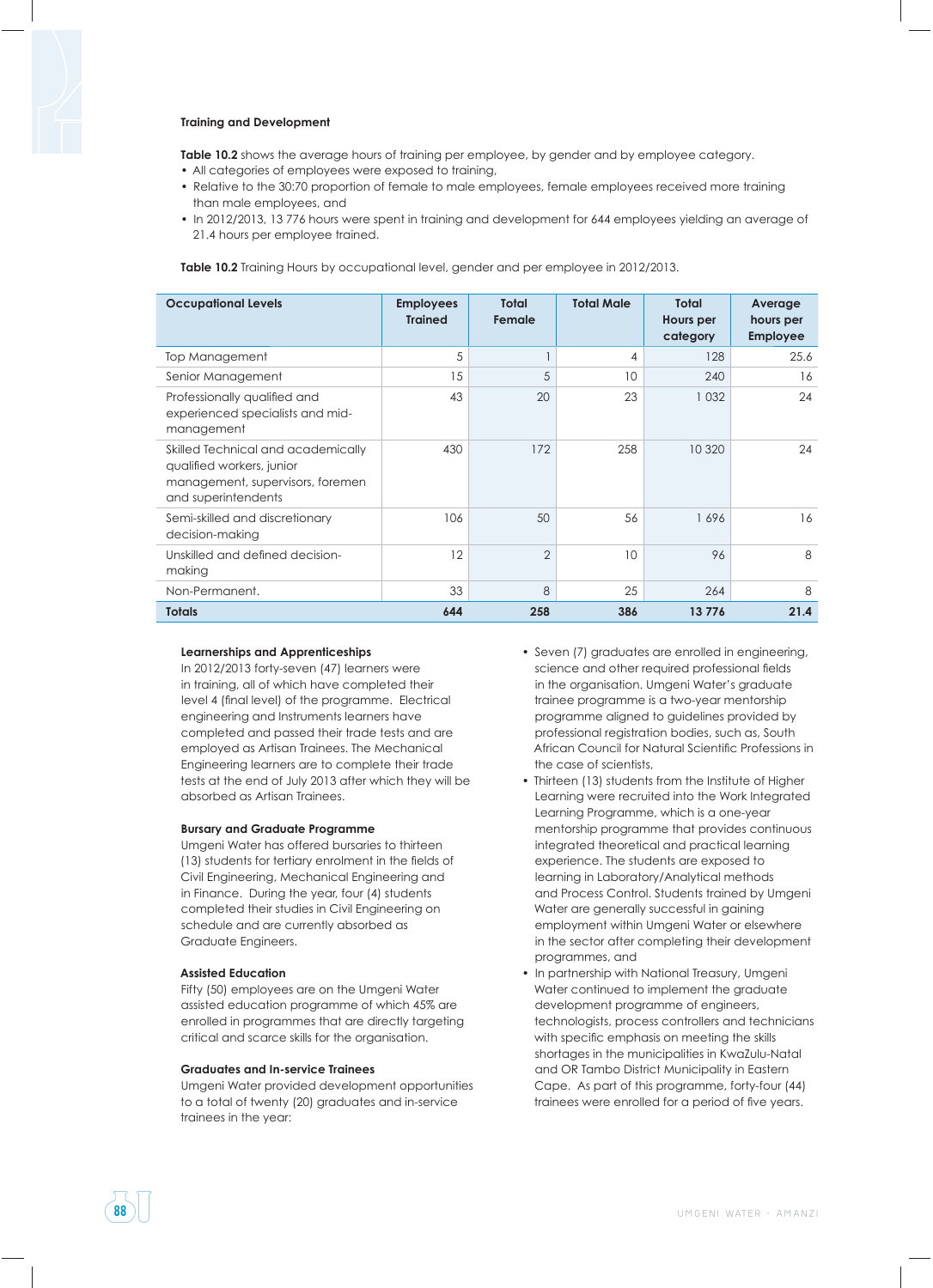# **PRE-RETIREMENT TRAINING**

One hundred and thirty-eight (138) employees from age fifty-five (55) to sixty-five (65) were exposed to preretirement training and counselling. This is undertaken annually, aligned to the expected number of retirees and assists employees with managing their retirement benefits.

# **KEY MEMBERSHIPS AND ASSOCIATIONS**

Organisational and employee memberships are shown in **Table 10.3**. These straddle governance and risk, water, science and engineering, natural resources and social impact management, business, finance and accounting, standards, occupational health and safety, amongst others. These help ensure the organisation keeps abreast in its core fields, participates in sector knowledge sharing and retains and enhances its core and distinctive competencies.

**Table 10.3** Key Memberships and Associations

| Category                                | <b>Memberships</b>                                                          |  |  |  |  |  |
|-----------------------------------------|-----------------------------------------------------------------------------|--|--|--|--|--|
| Governance and Risk                     | Institute of Directors in Southern Africa (IoDSA)                           |  |  |  |  |  |
|                                         | Institute of Risk Management South Africa (IRMSA)                           |  |  |  |  |  |
|                                         | Ethics Institute of South Africa (EthicsSA)                                 |  |  |  |  |  |
| <b>Financial and Business</b>           | South African Institute of Chartered Accountants (SAICA)                    |  |  |  |  |  |
|                                         | Association of Corporate Treasurers of Southern Africa (ACTSA)              |  |  |  |  |  |
|                                         | <b>National Business Initiative (NBI)</b>                                   |  |  |  |  |  |
|                                         | Durban Chamber of Commerce and Industry                                     |  |  |  |  |  |
|                                         | Pietermaritzburg Chamber of Business (PCB)                                  |  |  |  |  |  |
| Product Quality, Infrastructure         | Water Institute of Southern Africa (WISA)                                   |  |  |  |  |  |
| Stability, Research, Innovation,        | South African Association of Water Utilities (SAAWU)                        |  |  |  |  |  |
| Science and Technology                  | International Desalinisation Association                                    |  |  |  |  |  |
|                                         | South African Institute of Agricultural Engineers                           |  |  |  |  |  |
|                                         | South African Institute of Mechanical Engineers                             |  |  |  |  |  |
|                                         | International Association of Hydrological Sciences                          |  |  |  |  |  |
|                                         | American Water Works Association (AWWA)                                     |  |  |  |  |  |
|                                         | International Water Association (IWA)                                       |  |  |  |  |  |
|                                         | Engineering Council of South Africa (ECSA)                                  |  |  |  |  |  |
|                                         | South African Institute of Civil Engineers (SAICE)                          |  |  |  |  |  |
|                                         | construction industry development board (cidb)                              |  |  |  |  |  |
|                                         | South African Institute of Chemical Engineers (SAIChE)                      |  |  |  |  |  |
|                                         | Project Management Institute                                                |  |  |  |  |  |
| Community and Environmental             | International Association for Impact Assessment (IAIAsa)                    |  |  |  |  |  |
| Sustainability, Science and             | South African Council for Natural Scientific Professions (SACNASP)          |  |  |  |  |  |
| Technology                              | Institute of Waste Management                                               |  |  |  |  |  |
| Employee and Leadership                 | Institute of Information Technology Professional of South Africa (IITPSA)   |  |  |  |  |  |
| Development, Operational                | South African National Standards Association (SABS)                         |  |  |  |  |  |
| Resiliency, Operational<br>Optimisation | South African Council for Professional and Technical Surveyors (PLATO)      |  |  |  |  |  |
|                                         | South African Institute of Draughting                                       |  |  |  |  |  |
|                                         | <b>Electrical Contractors' Association</b>                                  |  |  |  |  |  |
|                                         | NACE International                                                          |  |  |  |  |  |
|                                         | South African Right of Way Association (SARWA)                              |  |  |  |  |  |
|                                         | Institute of Safety Management                                              |  |  |  |  |  |
|                                         | Fire Protection Association of South Africa                                 |  |  |  |  |  |
|                                         | South African Board of People Practice (SABPP)                              |  |  |  |  |  |
|                                         | South African Society of Occupational Health Nursing Practitioners (SASHON) |  |  |  |  |  |
|                                         | Chartered Institute for Purchasing and Supply (CIPS)                        |  |  |  |  |  |
|                                         | State Owned Entities Procurement Forum (SOEPF)                              |  |  |  |  |  |
|                                         | Society of South African Archivists (SASA)                                  |  |  |  |  |  |
|                                         | Library and Information Association of South Africa (LIASA)                 |  |  |  |  |  |

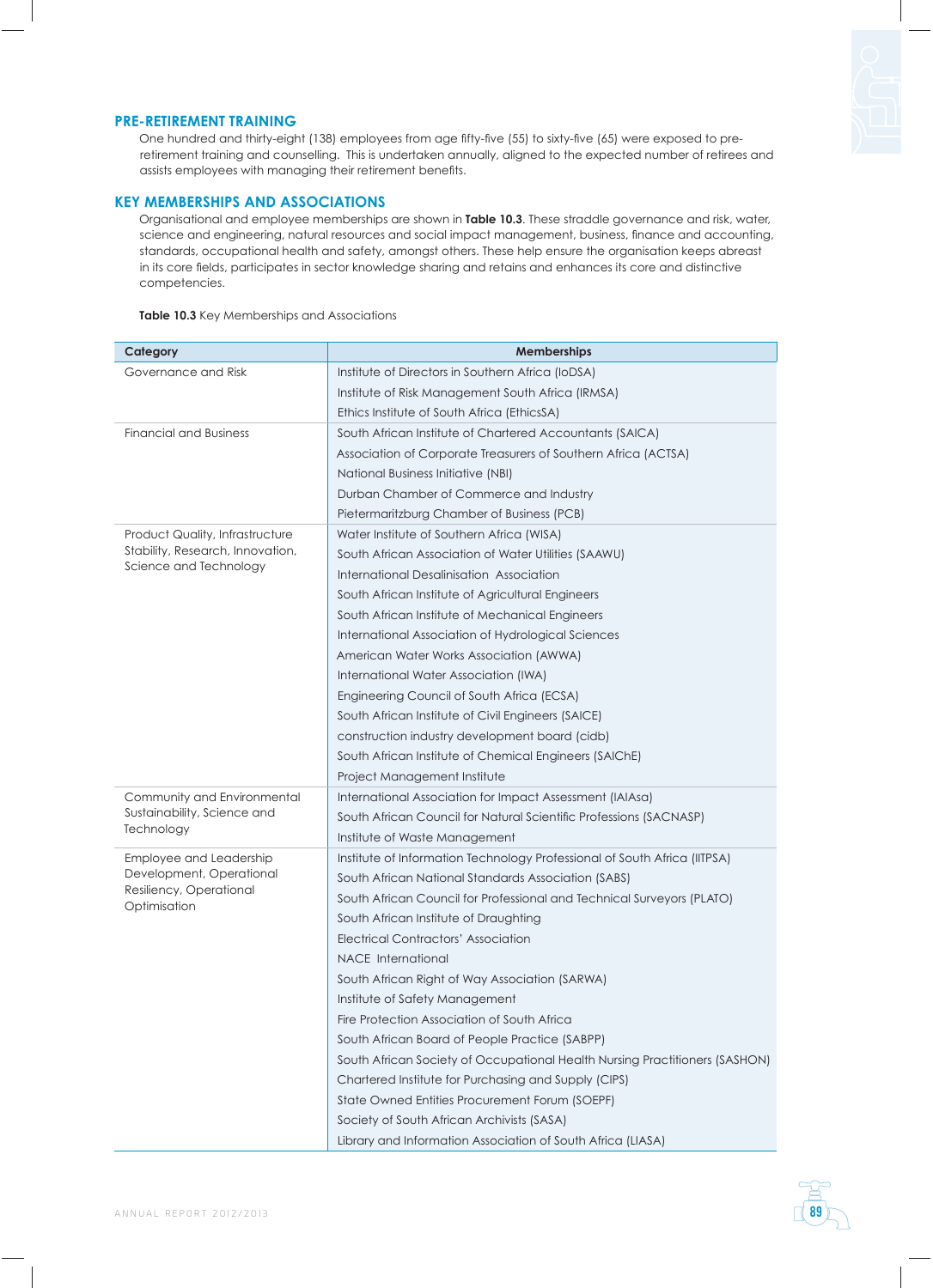# **PERFORMANCE, ALIGNMENT TO STRATEGY AND REMUNERATION**

Umgeni Water, implements a three-component performance management system which ensures that all employees have conceptual knowledge and understanding of the role and purpose of their jobs in relation to the organisation's strategy, whilst having an explicit understanding of their own performance objectives and targets.

In this regard, each year following review of the organisational strategy, key performance indicators and targets, all divisions of Umgeni Water develop divisional plans, indicators and targets, which are then cascaded further to individuals, who develop individual performance agreements with line management.

The Board of Umgeni Water and Executive Management, respectively, assess organisational and divisional performances against targets on a quarterly basis, whilst formal corporatewide employee performance assessments are undertaken twice a year. The performance management at Umgeni Water is development orientated, which is intended to cultivate effective human resources management and career development. As a result, appraisals are used to provide feedback and coaching to individual employees concerning their job performance.

Performance, which is then clearly linked to strategy, is further linked to remuneration in that performance bonuses are paid subject to all of the following requirements being met:

- The organisation's balanced scorecard targets have been substantially met as set out in the shareholder's compact,
- The divisional balance scorecard targets have been met as per divisional business plans,
- The individual performance targets have been met as per individual performance contracts, and
- The organisation can afford to pay the performance bonuses.

Through this structured performance management process, Umgeni Water ensures implementation of its strategic goals through skilled, competent, motivated and committed employees, whilst recognising and rewarding good performance.

# **DIVERSITY AND EQUAL OPPORTUNITY**

Umgeni Water's workforce by employment type/ category, race and gender is shown in **Table 10.1** and **Figures 10.1**. The organisation annually submits an Employment Equity Plan to the Department of Labour and prepares quarterly equity reports to track the status of its workforce diversity against its plan.

# **HUMAN RIGHTS**

# **INVESTMENT AND PROCUREMENT PRACTICES**

Umgeni Water has committed to a system of acquisition of goods and services that is fair, equitable, transparent, competitive and cost effective and promotes the objectives of Broad-Based Black Economic Empowerment. Furthermore the organisation strives to ensure it facilitates an efficient and cost effective system of management of goods and services for its water business throughout the elements of Demand, Acquisition, Logistics and Disposal.

In the year under review, the organisation had improved its procurement systems by continuing to improve its supplier database, reducing the number of expired contracts which posed a risk to the organisation and by developing procurement and disposal plans aligned to legislation and the strategic objectives of the organisation. Umgeni Water's tender screening processes have sufficient rigour that will screen out unsuitable suppliers, e.g. suppliers who have been blacklisted due to corrupt or other unethical behaviour. Awareness continues to be built amongst the organisation's employees through requesting mandatory disclosures of interests in support of fair, equitable, transparent, competitive procurement practices.

In the year Umgeni Water revised and enhanced its approach to BBBEE to expand and improve implementation through the introduction of Contract Participation Goals (CPGs). CPGs require tenderers to commit a certain percentage of the tender scope of work and value for which the tenderer will contract targeted enterprises through provision of meaningful economic opportunities. There was wide acceptance and commitment to the approach by stakeholders both internally and externally. Performance with contract participation goals in the year is shown in an earlier section of this annual report.

**Table 10.4** Ratio of remuneration of women to men by occupational category

| <b>Employment Type/Category</b>                                                                                      | 2011 | 2012 | 2013           |
|----------------------------------------------------------------------------------------------------------------------|------|------|----------------|
| Top Management                                                                                                       | 0.7  | 3. ا |                |
| Senior Management                                                                                                    | 0.9  | 1.0  | $\Omega$ .     |
| Professionally qualified and experienced specialists and mid-management                                              | 0.9  | 1.0  | $\mathbf{.4}$  |
| Skilled Technical and academically qualified workers, junior management, supervisors,<br>foremen and superintendents | 0.9  | 0.9  | $\overline{2}$ |
| Semi-skilled and discretionary decision-making                                                                       |      | 0.9  | 0.8            |